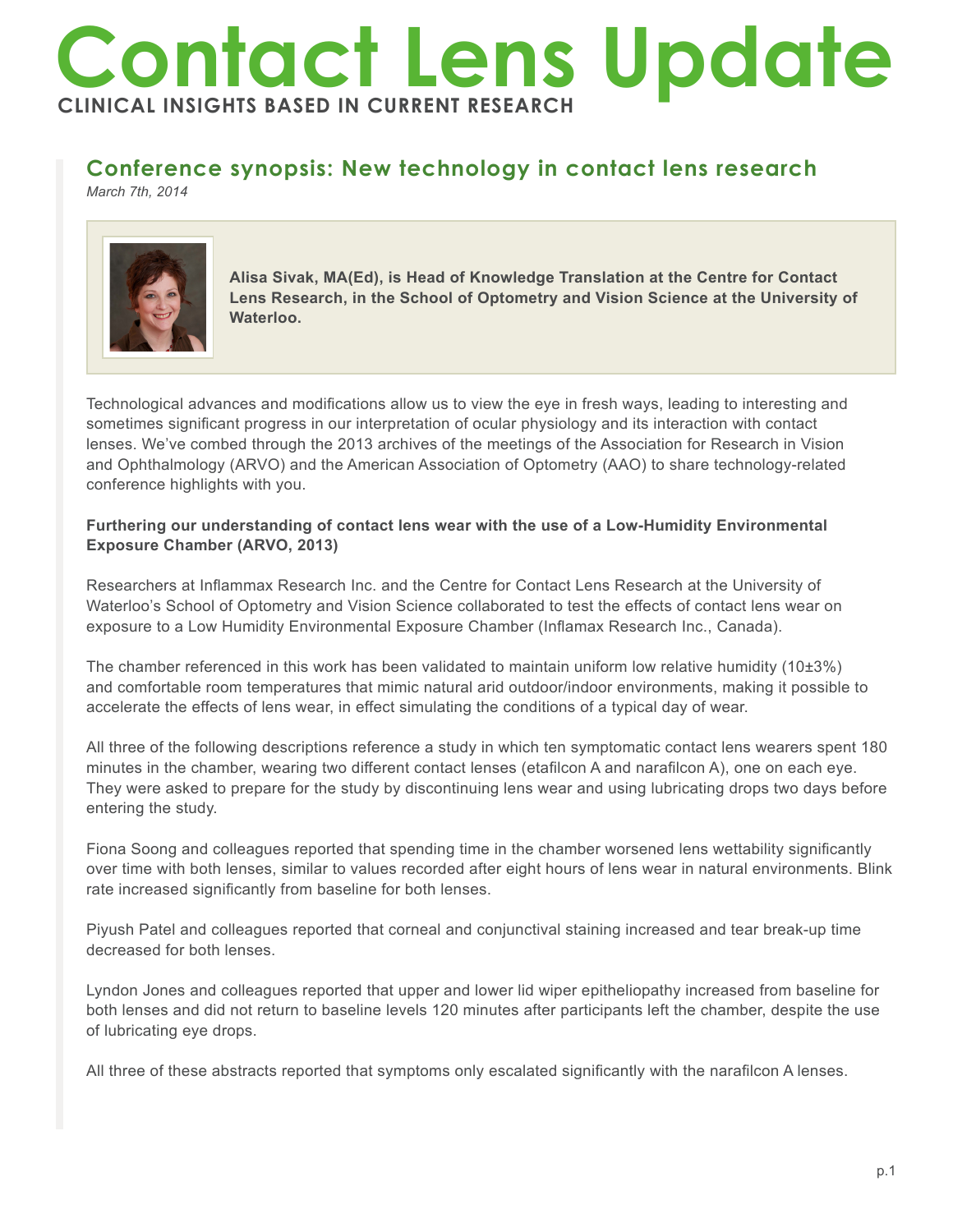#### **Use of confocal microscopy to investigate the effects of contact lens wear on the lid margin (AAO 2013)**

Philip Morgan and colleagues from Eurolens Research at the University of Manchester used confocal microscopy (Heidelberg Retina Tomograph III Rostock with cornea module) to determine the impact of contact lens wear on the margin of the upper eyelid.

They examined the upper eyelid margin of ten non-lens wearers and ten contact lens wearers early in the morning (before lens wear) and late afternoon (after lens wear). At the afternoon exam, they noted small bright spots at the proximal edge of the lid margin, particularly in those wearing contact lenses with higher levels of surface friction.

#### **Testing antimicrobial efficacy of lens care systems via confocal microscopy (ARVO 2013)**

The presence of Achromobacter xylosoxidans (Ax) biofilms in contact lens cases can lead to microbial keratitis. David McCanna and colleagues at the Centre for Contact Lens Research, University of Waterloo School of Optometry and Vision Science used confocal microscopy to evaluate the efficacy of contact lens solutions against these bacteria by measuring damage to the membranes of Ax cells after exposure to cleaning regimens.

Ax biofilms were produced by incubating bacteria overnight before exposing them to various contact lens solutions for four hours. The team then stained the bacteria with dye, enabling them to count the number of damaged cell membranes. Results indicated that multiple solutions were able to cause some loss of membrane integrity, but a solution containing polyquaternium-1 and alexidine caused the greatest damage.

### **Use of confocal microscopy to investigate corneal epithelial changes resulting from contact lens wear (ARVO 2013)**

Researchers at the University Hospitals Case Medical Center (Ohio) and Alcon Laboratories used confocal microscopy (ConfoScan 4, Nidek Technologies) to examine the microstructure of corneal epithelial cells in order to determine the effects of contact lens wear.

The team examined the central cornea of 218 patients wearing lotrafilcon A lenses on a daily wear basis, at baseline and after five months. Two masked observers analyzed basal cell density and morphological changes in the superficial epithelial cells.

Jessica Lee and colleagues reported that the use of a PHMB-preserved lens care system was associated with a significantly greater number of hyper-reflective cells at five months and corneal staining higher than grade 2. Subjects displaying solution-induced corneal staining in either eye were more likely to have at least one hyperreflective cell in either eye.

Subjects who had substantial bioburden (on lenses, lids or case) did not have a significant number of hyperreflective cells compared to those without bioburden, but the tests showed that the density of their basal epithelial cells decreased compared to baseline.

Christine Marchetti and colleagues reported that short tear break-up time was associated with a greater number of corneal immune cells, that a decrease in lid bioburden was associated with a decrease in peripheral total stromal reflectivity over five months, and that patients with substantial lens bioburden had a higher cell density at five months.